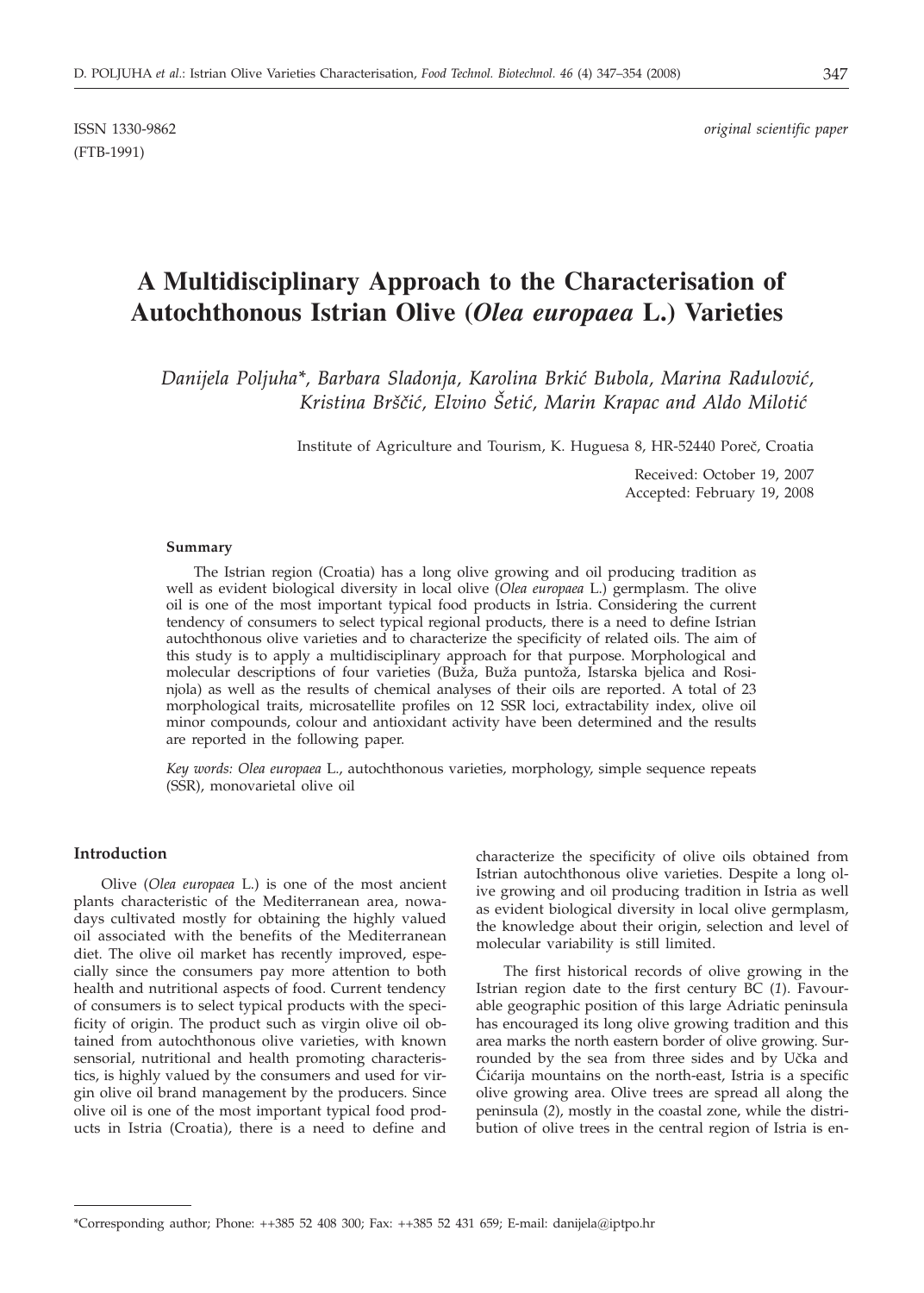abled by the river Mirna canyon entering deeply into the continent allowing the influence of the Mediterranean climate (Fig. 1).

According to the latest official statistical data (*3*), a total of 600 000 olive trees are cultivated in Croatian Istria. Even though introduced, Italian varieties still predominate in new plantations, the importance of old autochthonous varieties has recently increased due to their adaptation to local conditions, high oil quality (*4*) and consumers' preference for typical olive oils with a specific origin. Accordingly, the need and validity for the protection of those oils are arising. One of the crucial prerequisites for its realisation is forming the complete database of identified autochthonous olive varieties with respective oil characteristics. The data currently available are not entirely reliable, due to numerous synonyms and homonyms in designations, labelling mistakes, the presence of varietal clones, and the uncertain identification methods thus far applied. Since recently, only nonsystematic morphological description has been used for identification of local varieties in Istria. Until now, Istrian olive varieties and their oil composition profiles have only been partially investigated when compared to other world olive varieties (*5–10*), but they represent the groundwork for further investigations.

Today, standardized morphological methods (*11*) are usually applied for variety description and identification. Molecular techniques are also widely used for precise genetic characterisation, ascertaining origin and elucidating the dispersal route, owning to their reproducibility, reliability and independence from environmental conditions. Microsatellite markers or simple-sequence repeats (SSRs) have proved to be suitable tools for variety characterisation and a number of loci have already been developed for olive (*12–18*). Also, the composition and quantity of certain olive oil compounds could be used for sorting out oils to a single cultivar or specific geographical area (*19*).

Considering fragmented information concerning Istrian autochthonous olive genofond up to date, the multidisciplinary approach is the most appropriate for establishing an integral database.

In the present study, we report on the morphological and molecular characterisation of four autochthonous Istrian olive varieties: Buža, Buža puntoža, Istarska bjelica and Rosinjola, as well as on some chemical parameters of their oils. To our knowledge, this is the first multidisciplinary approach to characterisation of autochthonous olive germplasm in Istria (Croatia).

# **Materials and Methods**

## *Plant material*

Morphological characterisation was performed on 24 olive trees chosen after accurate field observations in the whole Istrian area as representative of true varieties. Four analyzed varieties (Buža, Buža puntoža, Istarska bjelica and Rosinjola) were represented by nine, six, five and four trees, respectively. Four samples of introduced varieties (Ascolana Tenera, Frantoio, Itrana and Leccino) were obtained from the Institute of Agriculture and Tourism Collection in Poreč, Croatia and included in the study as reference varieties for molecular analyses.



**Fig. 1.** Distribution of olive trees in Istria (Croatia). Brindled area corresponds to the olive growing territory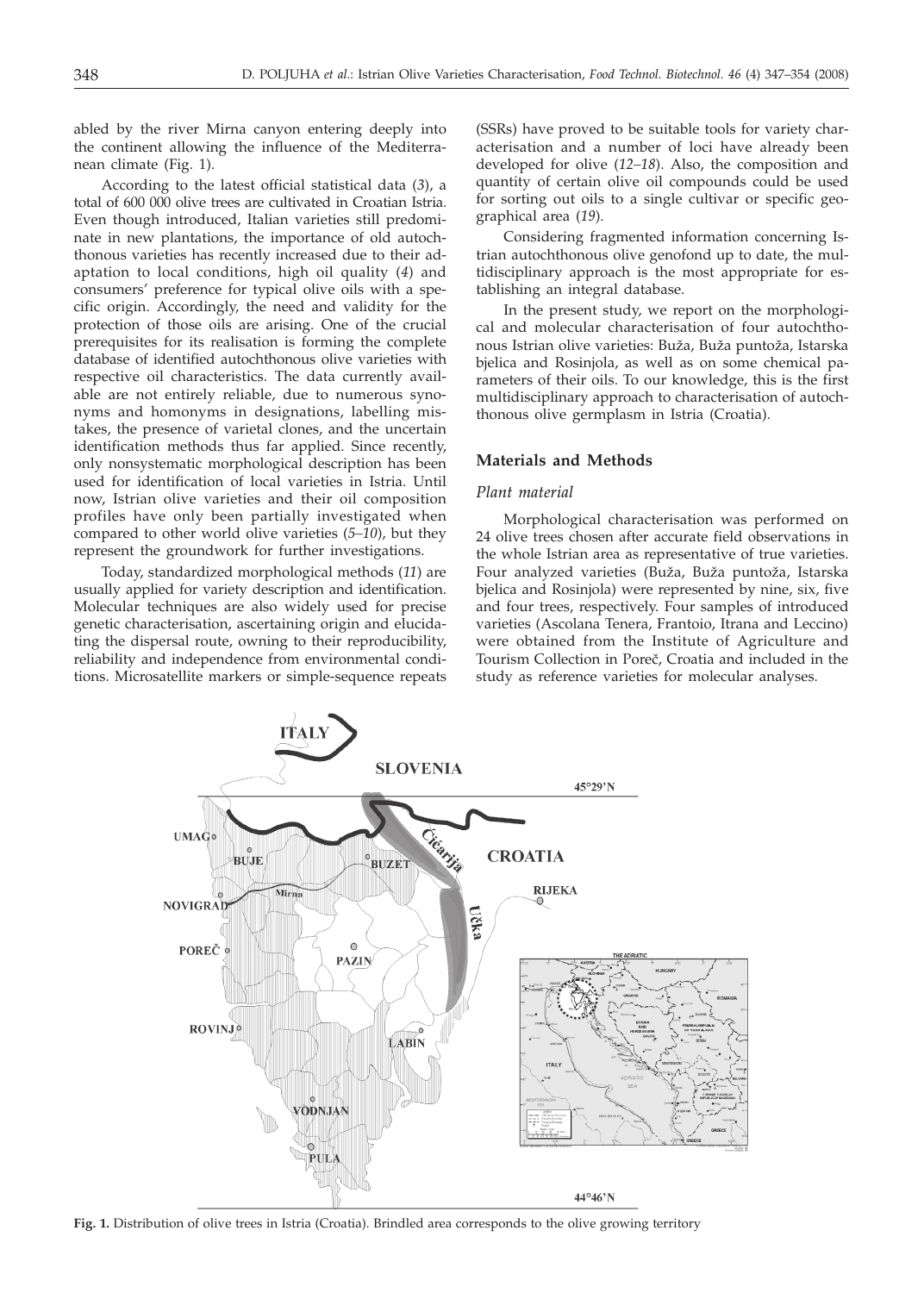For olive oil production, the fruits from three trees of each variety (Buža, Buža puntoža, Istarska bjelica and Rosinjola as representatives of Istrian autochthonous varieties, and Leccino as a reference variety) were obtained from the Institute of Agriculture and Tourism Collection in Poreč, Croatia. Olive trees were grown in the same pedoclimatic conditions and cultivated with the same agrotechnical treatments. From each tree, 10 kg of healthy olive fruits were harvested during November and December 2005, and at the same stage of ripening (70 % of olives just turned dark-coloured and the remaining were still green), except for Istarska bjelica, whose fruits were harvested at an earlier stage of ripening (light green to yellow). This is a late ripening variety, and its harvest traditionally starts when fruits are still not dark-coloured.

#### *Morphological characterisation*

Morphological description was performed according to the International Olive Council standards (*11*). In total, 23 characteristics of leaf (2), inflorescence (2), fruit (9) and stones (10) were measured during three years (2003–2005) (Table 1).

#### *DNA extraction and microsatellite genotyping*

Total genomic DNA was extracted from young leaflets, following a published procedure (*20*).

Twelve SSR loci were analysed: ssrOeUA-DCA3, ssrOeUA-DCA4, ssrOeUA-DCA7, ssrOeUA-DCA8, ssrOeUA-DCA9, ssrOeUA-DCA11, ssrOeUA-DCA16, ssrOeUA-DCA17, ssrOeUA-DCA18 (*13*), UDO099-019, UDO099-039 and UDO099-043 (*15*). The analyses were performed according to the published procedures (*13*,*15*).

PCR products were checked by agarose-gel electrophoresis and then separated on 5 % denaturing polyacrylamide gels, stained with silver and documented by digital images and photographs. Fragment lengths were determined by comparison with a 10-bp DNA Ladder (Gibco BRL), sequencing reactions of the pGEM-3Zf (+) vector (Promega) and with alleles from reference cultivars.

#### *Olive oil chemical analyses*

One year of observation was considered for chemical analyses. Olive fruits were collected separately from each tree, crushed with a hammer mill and malaxed for 30 min. The mixture of oil and vegetable water (oil must) was extracted by pressing the olive paste and the olive oil was further separated in a laboratory centrifuge and filtered through filter paper. The oils obtained were stored at 4 °C in filled up and sealed dark-coloured glass bottles until further analyses.

The total phenols were extracted following the procedure of Gutfinger (*21*) and determined according to the Folin-Ciocalteu colourimetric method, while antioxidant activity was measured following the procedure of Brand-Williams *et al.* (*22*).

Chlorophyll and carotenoid mass fractions were determined following the procedure of Mínguez-Mosquera *et al.* (*23*) and expressed as pheophytin a and lutein, respectively.

Olive oil colour is expressed numerically as chromatic ordinates *a*\*, *b*\*, the chroma *C* and lightness *L*\* according to the method of Escolar *et al*. (*24*).

All the measurements were performed in triplicate. In order to test the significance of variation among the investigated monovarietal olive oils, analysis of variance (ANOVA) and least significant difference (LSD) comparison test were performed.

## *Olive oil extractability index*

Olive oil extractability index (EI), as a parameter for olive variety characterisation, was calculated according to Beltrán *et al*. (*25*), using the formula:

$$
EI = \frac{Vd}{WF} \times 100 \qquad \qquad \frac{1}{}
$$

where *V* (mL) is the olive oil volume extracted, *d* (0.915 g/mL) is the mean olive oil density, *W* (g) is the olive paste mass and *F* (%) is the fruit oil content (fresh mass) measured by Soxtec apparatus (*26*). The EI values are expressed as average of the results obtained from the three trees for each variety.

### **Results and Discussion**

Four autochthonous Istrian olive varieties presenting leading Istrian olive assortment were analysed and systematically described in this paper. In the view of a multidisciplinary approach, morphological and molecular variety characterisations as well as chemical analysis of monovarietal oils were conducted.

Variety Buža is one of the most widespread local varieties in Istria (*27*), suitable as a table and oil variety. Its name comes from a dialectal word 'bugio', which means 'hole', because the holes or cavities can be found at the bottom of the trunk. Buža is sensitive to adverse weather conditions during flowering and thereby characterised with an inconstant and alternate bearing (*1*). Variety Buža puntoža yields constantly and more abundantly than Buža and the reason for this can be found in less susceptibility to adverse weather conditions during the flowering period. Istarska bjelica ripens late and is characterised by a good and constant productivity with high mass fraction of oil (*26*). Variety Rosinjola yields constantly and is suitable for oil production. It is resistant to salinity and thrives well in terra rossa, a type of red clay soil, on the calcium rock, characteristic for Istrian region.

# *Morphological evaluation*

Olive samples collected from the whole Istrian area exhibited morphological differences in 13 from 23 analysed characteristics (Table 1). Most of the chosen characteristics are suitable for discriminating between varieties. Some characteristics like inflorescence length, flower number, fruit, stone mass, *etc.* can vary due to exogenous factors (environment, cultivation technology, *etc.*). In the case of uncertainty in category defining, measuring has been repeated on the larger sample and prevailing category was taken into consideration. Variety Istarska bjelica was easily distinguished from other locally grown varieties, because of its specific helicoid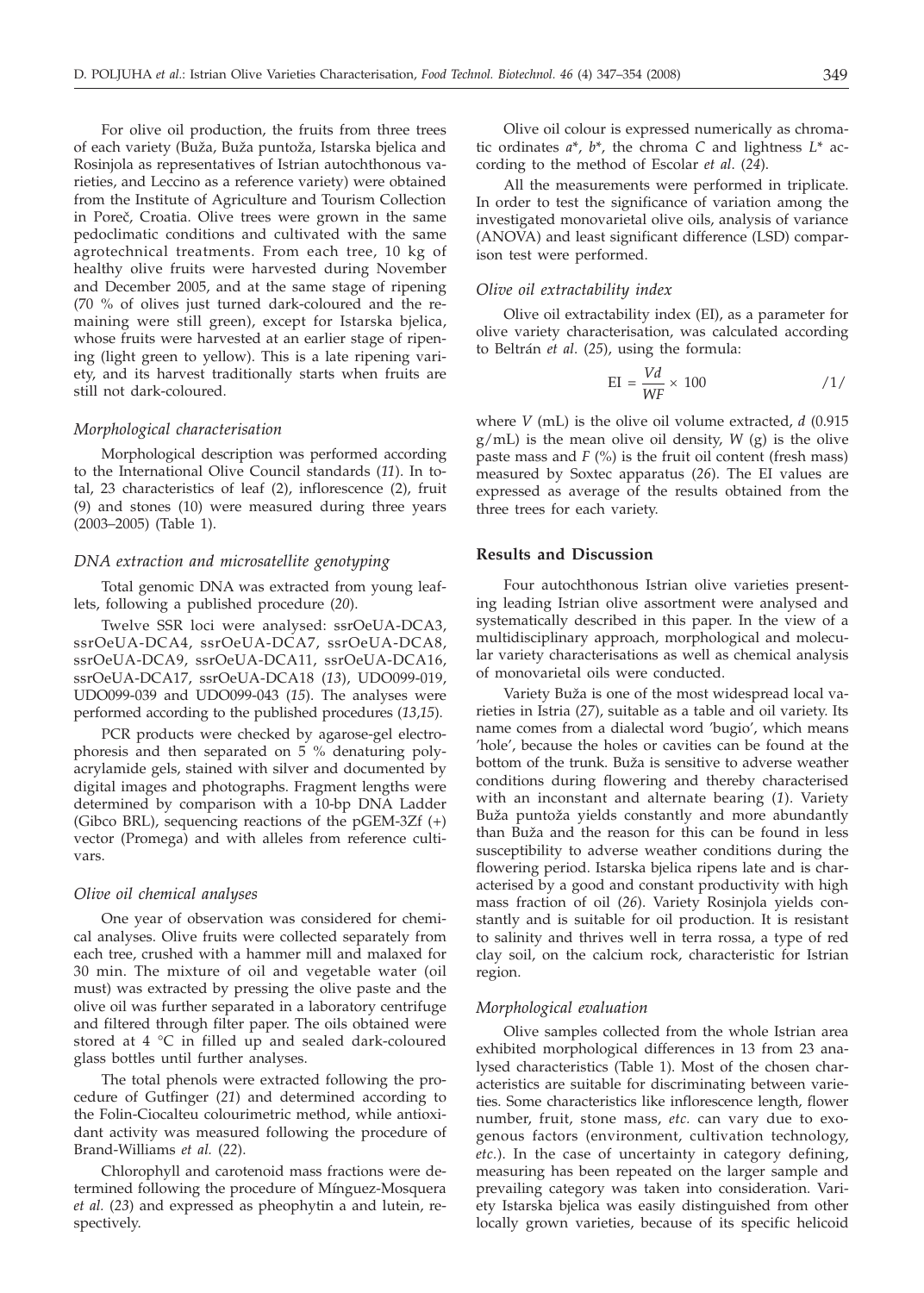|      | Table 1. Morphological characteristics of four autochthonous Istrian cultivars according to the International Olive Council standards |  |  |  |  |  |  |
|------|---------------------------------------------------------------------------------------------------------------------------------------|--|--|--|--|--|--|
| (11) |                                                                                                                                       |  |  |  |  |  |  |

|                                              | Variety                                        |                      |                                                |                      |  |  |  |  |  |
|----------------------------------------------|------------------------------------------------|----------------------|------------------------------------------------|----------------------|--|--|--|--|--|
| Characteristics                              | Buža                                           | Buža puntoža         | Istarska bjelica                               | Rosinjola            |  |  |  |  |  |
| Leaf: shape                                  | elliptic-lanceolate                            | elliptic-lanceolate  | elliptic-lanceolate                            | elliptic             |  |  |  |  |  |
|                                              | (2)                                            | (2)                  | (2)                                            | (1)                  |  |  |  |  |  |
| Leaf: longitudinal curvature of              | flat                                           | flat                 | helicoid                                       | flat                 |  |  |  |  |  |
| the blade                                    | (2)                                            | (2)                  | (4)                                            | (2)                  |  |  |  |  |  |
| Inflorescence: length                        | short                                          | medium               | short                                          | medium               |  |  |  |  |  |
|                                              | (1)                                            | (2)                  | (1)                                            | (2)                  |  |  |  |  |  |
| Inflorescence: number of flowers             | low                                            | low                  | low                                            | low                  |  |  |  |  |  |
|                                              | (1)                                            | (1)                  | (1)                                            | (1)                  |  |  |  |  |  |
| Fruit: shape                                 | spherical                                      | ovoid                | spherical                                      | ovoid                |  |  |  |  |  |
|                                              | (1)                                            | (2)                  | (1)                                            | (2)                  |  |  |  |  |  |
| Fruit: symmetry                              | symmetric                                      | symmetric            | symmetric                                      | symmetric            |  |  |  |  |  |
|                                              | (1)                                            | (1)                  | (1)                                            | (1)                  |  |  |  |  |  |
| Fruit: position of maximum                   | central                                        | central              | central                                        | central              |  |  |  |  |  |
| transverse diameter                          | (2)                                            | (2)                  | (2)                                            | (2)                  |  |  |  |  |  |
| Fruit: apex                                  | rounded                                        | pointed              | rounded                                        | rounded              |  |  |  |  |  |
|                                              | (2)                                            | (1)                  | (2)                                            | (2)                  |  |  |  |  |  |
| Fruit: base                                  | truncated                                      | truncated            | truncated                                      | truncated            |  |  |  |  |  |
|                                              | (1)                                            | (1)                  | (1)                                            | (1)                  |  |  |  |  |  |
| Fruit: nipple                                | absent                                         | tenuous              | absent                                         | absent               |  |  |  |  |  |
|                                              | (1)                                            | (2)                  | (1)                                            | (1)                  |  |  |  |  |  |
| Fruit: presence of lenticels                 | many                                           | many                 | many                                           | few                  |  |  |  |  |  |
|                                              | (2)                                            | (2)                  | (2)                                            | (1)                  |  |  |  |  |  |
| Fruit: size of lenticels                     | small                                          | small                | small                                          | small                |  |  |  |  |  |
|                                              | (1)                                            | (1)                  | (1)                                            | (1)                  |  |  |  |  |  |
| Fruit: location of start of<br>colour change | uniformly across the<br>whole epidermis<br>(2) | from the apex<br>(3) | uniformly across the<br>whole epidermis<br>(2) | from the apex<br>(3) |  |  |  |  |  |
| Endocarp: shape                              | ovoid                                          | elliptic             | ovoid                                          | ovoid                |  |  |  |  |  |
|                                              | (2)                                            | (3)                  | (2)                                            | (2)                  |  |  |  |  |  |
| Endocarp: symmetry                           | slightly asymmetric                            | symmetric            | symmetric                                      | symmetric            |  |  |  |  |  |
| (position A)                                 | (2)                                            | (1)                  | (1)                                            | (1)                  |  |  |  |  |  |
| Endocarp: symmetry                           | symmetric                                      | symmetric            | symmetric                                      | symmetric            |  |  |  |  |  |
| (position B)                                 | (1)                                            | (1)                  | (1)                                            | (1)                  |  |  |  |  |  |
| Endocarp: position of maximum                | central                                        | central              | central                                        | towards apex         |  |  |  |  |  |
| transverse diameter                          | (2)                                            | (2)                  | (2)                                            | (3)                  |  |  |  |  |  |
| Endocarp: apex                               | rounded                                        | pointed              | rounded                                        | rounded              |  |  |  |  |  |
|                                              | (2)                                            | (1)                  | (2)                                            | (2)                  |  |  |  |  |  |
| Endocarp: base                               | rounded                                        | rounded              | rounded                                        | pointed              |  |  |  |  |  |
|                                              | (3)                                            | (3)                  | (3)                                            | (2)                  |  |  |  |  |  |
| Endocarp: surface                            | rugose                                         | scabrous             | scabrous                                       | rugose               |  |  |  |  |  |
|                                              | (2)                                            | (3)                  | (3)                                            | (2)                  |  |  |  |  |  |
| Endocarp: number of grooves                  | medium                                         | medium               | medium                                         | medium               |  |  |  |  |  |
|                                              | (2)                                            | (2)                  | (2)                                            | (2)                  |  |  |  |  |  |
| Endocarp: distribution of grooves            | regular                                        | regular              | regular                                        | regular              |  |  |  |  |  |
|                                              | (1)                                            | (1)                  | (1)                                            | (1)                  |  |  |  |  |  |
| Endocarp: termination of apex                | with mucro                                     | with mucro           | with mucro                                     | with mucro           |  |  |  |  |  |
|                                              | (2)                                            | (2)                  | (2)                                            | (2)                  |  |  |  |  |  |

Numbers in brackets represent the category code of each characteristic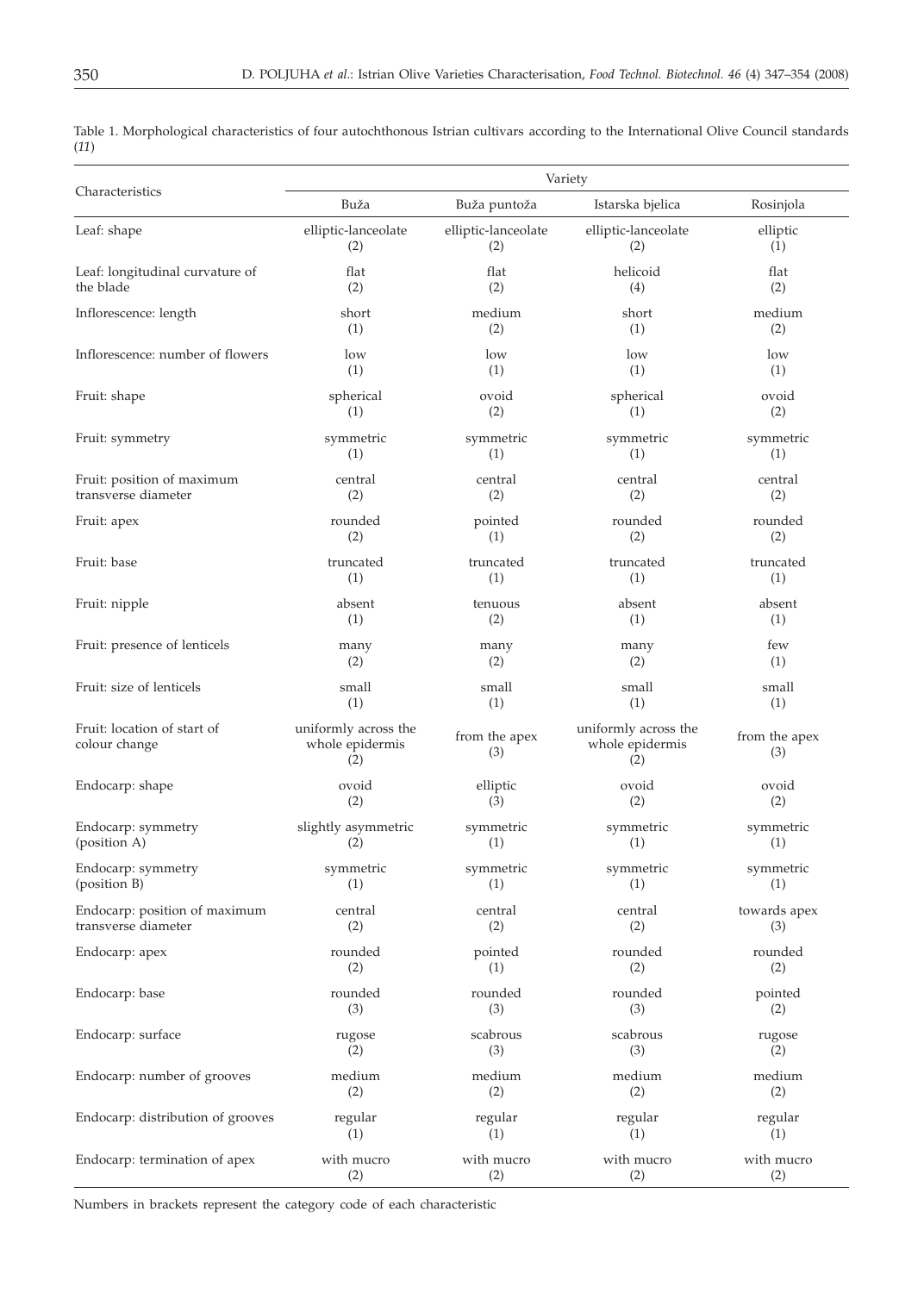elliptic-lanceolate leaves (Fig. 2a). Recognizable morphological feature of variety Buža puntoža was a pointed fruit shape with a nipple on the apex (Fig. 2b), wherefrom its name originates (expression 'puntoža' means 'pointed' in local dialect).



DNA fingerprinting of four chosen olive varieties using microsatellite markers was performed in the framework of a wider study (*10*) carried out with the aim of clarifying the genetic relationships of varieties native to Croatian Istria with introduced olive varieties, as well as with varieties in the neighbouring Slovene Istria region.

Amplification was successful with all twelve SSR markers assayed. The choice of microsatellite markers used and protocol optimizations was done based on previous experience and published data (*28*,*29*). To avoid variation in allele sizing, reference genotypes with specific alleles for each locus were used. The most discriminatory set of markers for olive varieties in this region and reference varieties selected earlier (*28*) were chosen for genotyping. Polymorphisms of markers DCA3 and DCA16 were sufficient for discriminating all the examined varieties (*10*). PCR products were separated by standard polyacrylamide sequencing gels and stained with silver, giving a required resolution of 1 bp, between fragments (Fig. 3).

Here, we present for the first time the SSR profiles of four local varieties, together with profiles of four referent varieties (Table 2). All twelve markers used were polymorphic, revealing a total of 71 alleles ranging from four at locus UDO19 to eight alleles at loci DCA9 and DCA16, with an average number of 5.91 alleles per locus in the

1 2 3 M 4 5 6 7 8 9 10 11 12 13 14 15 16 17 M 18 19 20 21 22 23 24 25 26 27 28 29 30 31 32 M

**Fig. 3.** Microsatellite alleles of DCA3 locus in 11 olive varieties: 1, 2 – Buža; 3 – Buža puntoža; 4–11 – Istarska bjelica; 12–14 – Itrana; 15–17 – Bu`a punto`a; 18–23 – Rosinjola; 24–26 – Bilica; 27 – Picholine; 28,29 – ^rnica; 30 – Frantoio; 31 – Leccino; 32 – Leccione; M – size marker (30–330 bp)

| Table 2. Genotypes of four autochthonous and four referent olive varieties at twelve microsatellite loci (allele sizes in bp) |  |  |  |  |
|-------------------------------------------------------------------------------------------------------------------------------|--|--|--|--|
|-------------------------------------------------------------------------------------------------------------------------------|--|--|--|--|

| Cultivar                        | Locus   |         |         |         |                                 |                                 |                         |                                     |         |                 |         |         |
|---------------------------------|---------|---------|---------|---------|---------------------------------|---------------------------------|-------------------------|-------------------------------------|---------|-----------------|---------|---------|
|                                 | DCA3    | DCA4    | DCA7    | DCA8    | DCA9                            |                                 |                         | DCA11 DCA16 DCA17 DCA18 UDO19 UDO39 |         |                 |         | UDO43   |
| Buža                            | 238:252 | 132:132 | 135:151 | 129:141 |                                 | 195:205 143:163 152:176         |                         | 117:179                             | 174:178 | 133:133         | 178:178 | 179:179 |
| Buža puntoža                    | 232:252 | 134:164 | 135:151 | 129:141 | 163:205 143:183 152:176 115:117 |                                 |                         |                                     | 174:178 | 133:147         | 178:178 | 179:215 |
| Istarska bjelica                | 238:248 | 134:186 | 135:153 | 135:141 | 193:195 143:163                 |                                 | 128:174                 | 115:115                             | 174:178 | 103:133         | 178:190 | 177:217 |
| Rosinjola                       | 232:242 | 134:166 | 153:153 | 129:139 |                                 | 173:205 135:143 146:156 129:179 |                         |                                     | 159:178 | 133:147         | 178:180 | 179:221 |
| Leccino                         | 242.252 | 132:134 | 145:151 | 139:141 | 163:207                         | 135:183                         | 152:176                 | 109:119                             | 178:178 | 103:169         | 172:176 | 215:219 |
| Ascolana Tenera 232:248 134:164 |         |         | 169:169 | 139:141 | 195:209                         |                                 | 163:179 128:156 115:117 |                                     | 174:178 | 133:133 178:178 |         | 179:213 |
| Frantoio                        | 236:242 | 132:134 | 145:151 | 139:145 | 183:207                         | 135:183                         | 152:158                 | 119:145                             | 178:180 | 133:169         | 172:172 | 179:219 |
| Itrana                          | 238:248 | 132:164 | 135:151 | 141:145 | 183:195 147:183 126:128         |                                 |                         | 115:117                             | 174:182 | 133:169         | NА      | 177:179 |

NA=not amplified

 $$  $a)$ 

**Fig. 2.** Recognizable morphological features of some autochthonous varieties: (a) helicoid elliptic-lanceolate leaf of Istarska bjelica, (b) pointed fruit shape of Buža puntoža. Bar=1 cm

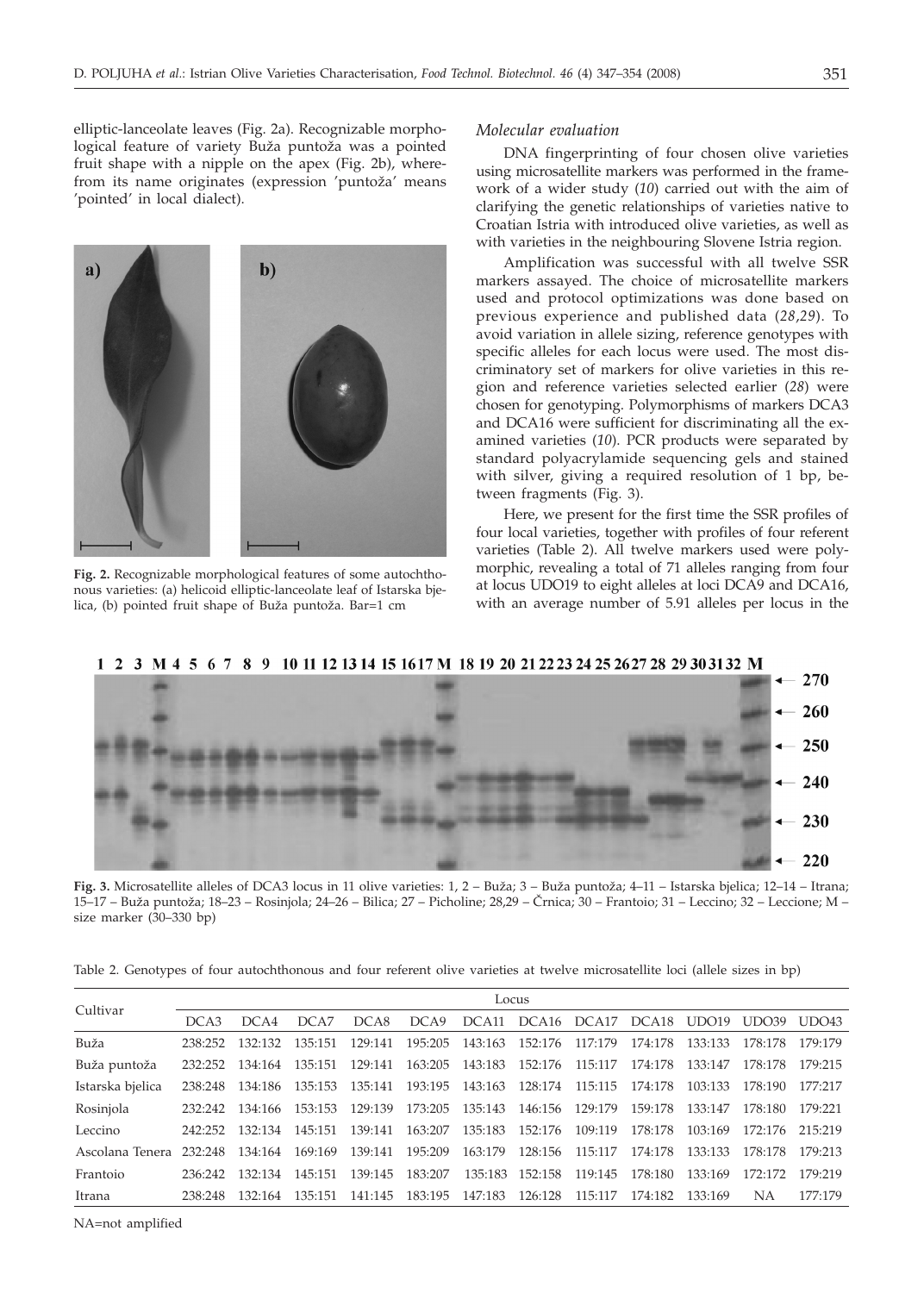eight examined varieties. At all loci, except for UDO39, at least 75 % of the varieties were heterozygous.

Reported molecular data represent one of the first attempts at detailed genotyping of local olive germplasm by means of microsatellites.

## *Chemical evaluation*

Minor compounds (chlorophyll, carotenoids, phenols), colour and antioxidant activity of monovarietal virgin olive oils obtained from four autochthonous and one introduced variety (Leccino) were determined.

Influence of variety on total phenolic mass fraction, antioxidant activity, and chlorophyll and carotenoid mass fractions can be observed in Table 3. Considering the total phenolic mass fraction, Rosinjola emerged as a variety with the highest measured amount ( $p \le 0.05$ ), even higher than Istarska bjelica, which is known as a variety with high total phenolic mass fraction (*5*,*7*,*30*). Statistically significant differences in total phenolic mass fraction and in antioxidant activity among the investigated varieties were found. The correlation of total phenolic mass fraction and antioxidant activity was positive and highly significant ( $R^2$ =0.8564).

Monovarietal olive oil samples included in this investigation were processed by the same extraction procedure and in the same stage of ripeness to avoid variability caused by those factors (*31–33*) except for Istarska bjelica variety, which is known to be a variety that reaches dark colouration very late and it is usually harvested at an earlier ripening stage (light green to yellow). Therefore, the highest amounts of chlorophyll and carotenoid pigments were observed in Istarska bjelica oils, which are also distinguished as statistically different from all the other oil samples at  $p \leq 0.05$ . Generally, no statistically significant differences were found between other oil samples, probably because the influence of the stage of ripeness on the chlorophyll and carotenoid pigment content is greater than the influence of the variety.

The colour of olive oil samples was evaluated from the chromatic coordinates *a*\* corresponding to the green zone*, b*\* corresponding to the yellow zone, lightness, *L\*,* and chroma, *C,* of the absorption spectrum (Table 3).

Variety Istarska bjelica showed statistically significant differences from the other investigated varieties considering the measured colour parameters. It had the highest *a*\*, *b*\* and *C* values in a similar way to the values observed for chlorophyll and carotenoid mass fractions, while the luminosity of Istarska bjelica oil correlated negatively with the pigment mass fraction. This is probably the consequence of the harvest at an earlier stage of ripeness compared to the other investigated varieties. It is known that with increased ripening, the values of these ordinates decrease similarly to those of pigment mass fraction, which is in agreement with the loss of colour intensity in the corresponding oils (*23*).

Since only one year of observation of olive oil samples was considered for chemical analyses, the reported results are indicative, but a more complete database of chemical characteristics based on several years of observation is in course of setting up.

#### *Extractability index*

In our previous work on the same varieties, the theoretical oil mass fraction during two consecutive harvests, 2004 and 2005, was determined (*26*). This investigation showed that fruits from Istarska bjelica variety had the highest mass fraction of oil (44.75–48.45 % oil on dry mass basis), while Leccino and Buža puntoža fruits had the lowest. The oil mass fraction is not completely reliable as a variety characteristic, since it also depends on the growing area and climatic conditions, ripening degree, cultural practices and other minor factors. However, if the influence of these factors is minimised, the oil content monitored in a single year reflects mostly the influence of the variety. These data were used for the estimation of extractability index, which is considered as a parameter for olive variety characterisation (*25*). This parameter is influenced by olive fruit characteristics, extraction conditions and variety, and also shows important changes during fruit ripening. The extractability index determined for each investigated variety ranged from 0.40 (Rosinjola) to 0.56 (Istarska bjelica), which is in agreement with EI values of leading Spanish cultivars (*25*).

Table 3. Total phenolic mass fraction, antioxidant activity, chlorophyll and carotenoid mass fractions, and the colour (expressed as chromatic coordinates *a\**, *b\**, lightness *L\** and chroma *C*) of virgin olive oils obtained from four Istrian autochthonous varieties and one introduced (Leccino)

| Variety*         | $w$ (total<br>phenolics as<br>caffeic acid)<br>mg/kg | Antioxidant<br>activity as<br>Trolox<br>equivalent<br>mmol/kg | $w$ (chlorophyll<br>as<br>pheophytin a)<br>mg/kg | $w$ (carotenoids<br>as lutein)<br>mg/kg | $a^*$                           | $h^*$                          | $L^*$                         |                                |
|------------------|------------------------------------------------------|---------------------------------------------------------------|--------------------------------------------------|-----------------------------------------|---------------------------------|--------------------------------|-------------------------------|--------------------------------|
| Istarska bjelica | $206.9 \pm 63.0^{\circ}$                             | $1.32 \pm 0.33^b$                                             | $3.64 \pm 0.32$ <sup>a</sup>                     | $2.39 \pm 0.21$ <sup>a</sup>            | $-11.11 \pm 0.27$ <sup>d</sup>  | $104.81 \pm 4.33$ <sup>a</sup> | $92.50 \pm 0.17$ <sup>c</sup> | $106.64 \pm 4.38$ <sup>a</sup> |
| Rosinjola        | $347.1 \pm 15.2^a$                                   | $1.98 \pm 0.10^a$                                             | $2.39 \pm 0.30^b$                                | $1.51 \pm 0.16^b$                       | $-12.50\pm0.04^{\rm bc}$        | 78.59±1.04 <sup>bc</sup>       | $94.78 \pm 0.08^b$            | $80.19 \pm 1.05^{bc}$          |
| Buža puntoža     | $77.8 \pm 5.7$ <sup>cd</sup>                         | $2.00 \pm 1.42$ <sup>bc</sup>                                 | $1.67 \pm 0.01$ <sup>bc</sup>                    | $1.26 \pm 0.23^b$                       | $-12.89 \pm 0.23$ <sup>ab</sup> | $67.03 \pm 7.21$ <sup>cd</sup> | $96.47 \pm 0.61^a$            | $68.57 \pm 7.24$ <sup>cd</sup> |
| Buža             | $124.6 \pm 30.4$ <sup>c</sup>                        | $1.27 \pm 0.08^b$                                             | $1.26 \pm 0.88$ <sup>c</sup>                     | $0.96 \pm 0.51^{\circ}$                 | $-13.22 \pm 0.38$ <sup>a</sup>  | $56.69 \pm 12.22$ <sup>d</sup> | $97.03 \pm 0.93$ <sup>a</sup> | $58.19 \pm 12.26$ <sup>d</sup> |
| Leccino          | $35.2 \pm 10.3$ <sup>d</sup>                         | $0.96 \pm 0.03$ <sup>c</sup>                                  | $1.72 \pm 0.39$ <sup>bc</sup>                    | $1.40 \pm 0.11^{\circ}$                 | $-12.27 \pm 0.04$ <sup>c</sup>  | $83.76 \pm 1.02^b$             | 94.90 $\pm$ 0.31 <sup>b</sup> | $85.39 \pm 1.03^b$             |

Significant differences between varieties are presented with different superscript ( $p \leq 0.05$ )

\*Each variety is represented with the mean±standard deviation of the results of the parameters measured for the olive oil samples (harvest 2005)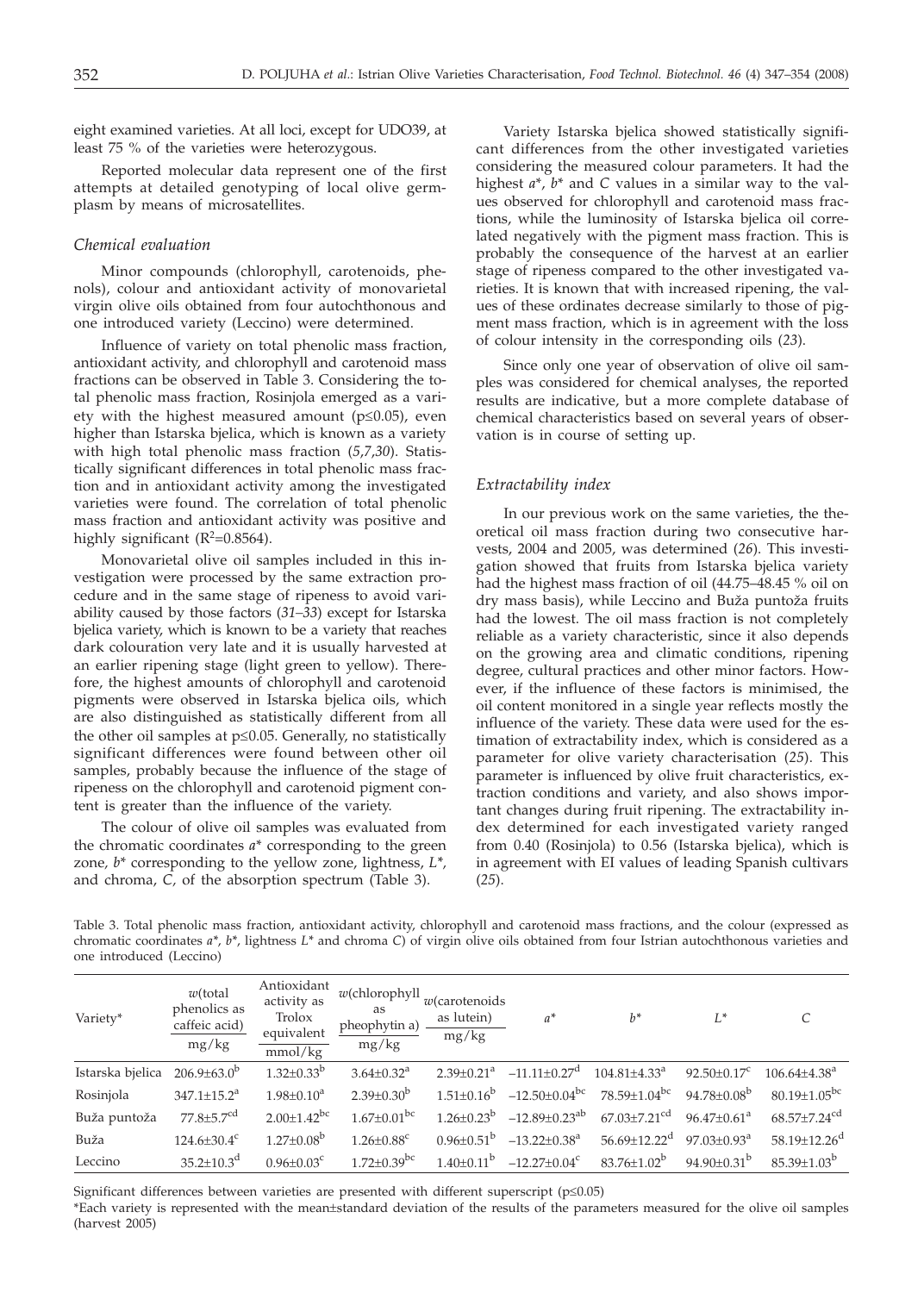# **Conclusions**

A multidisciplinary approach used in this work, combining genetic methods and morphological measurements supplemented with chemical analyses, represents the starting point for further systematic description of Istrian autochthonous olive varieties and respective oils. In order to obtain a comprehensive database with accurate variety descriptions and defined composition profiles of respective oils, further systematic sampling and analyses are needed. Information gathered in such database could be used for protecting and controlling olive oils with declared nutritional and sensory characteristics, and geographical and varietal origin, recognisable on the global market.

## *Acknowledgements*

The present paper was performed in the framework of the Research Project 'Characterization of autochthonous olive varieties in Istria' (147-0000000-3605) supported by the Croatian Ministry of Science, Education and Sports. We thank colleagues from Biotechnical Faculty, University of Ljubljana and Science and Research Centre of Koper, Slovenia for collaboration and valuable help. We are grateful to Živka Kovačić for technical assistance and to local olive growers for support.

## **References**

- *1.* C. Hugues: *Olive Growing in Istria. Elaiografia Istriana,* Ceres, Zagreb, Croatia (1999) (in Croatian).
- *2.* Central Croatian Bureau of Statistics (*http://www.dzs.hr*).
- *3. Plan of Planting Long-Time Plantations 2004–2008*, Istrian Region, Croatia (*http://www.istra-istria.hr/index.php?id=475*).
- *4. Extra Virgin Olive Oil. Guide to the Best Quality Oil in the World*, Cucina&Vini Editrice S.R.L., Rome, Italy (2007) (in Italian).
- *5.* O. Koprivnjak, Analitycal characterisation of olive oil from three autochthonous and one introduced cultivar from Pula area (Croatia), *PhD Thesis*, Faculty of Agriculture, Department of Food Sciences, Udine, Italy (1996) (in Italian).
- *6.* O. Koprivnjak, L. Conte, \. Ben~i}, N. Totis, Application of headspace solid-phase microextraction of olive oil volatiles on varieties characterisation, *Riv. Ital. Sostanze Grasse, 80* (2003) 35–40.
- 7. D. Škevin, D. Rade, D. Štrucelj, Ž. Mokrovčak, S. Neđeral, \. Ben~i}, The influence of variety and harvest time on the bitterness and phenolic compounds of olive oil, *Eur. J. Lipid Sci. Technol. 105* (2003) 536–541.
- 8. A. Milotić, E. Šetić, Đ. Peršurić, D. Poljuha, B. Sladonja, K. Brščić, Identification and characterisation of autochthonous olive varieties in Istria (Croatia), *Annales Ser. Hist. Nat. 15* (2005) 251–256.
- *9.* O. Koprivnjak, S. Moret, T. Populin, C. Lagazio, L.S. Conte, Variety differentiation of virgin olive oil based on *n*-alkane profile, *Food Chem. 90* (2005) 603–608.
- 10. D. Poljuha, B. Sladonja, E. Šetić, A. Milotić, D. Bandelj, J. Jakše, B. Javornik, DNA fingerprinting of olive varieties in Istria (Croatia) by microsatellite markers, *Sci. Hort. 115* (2008) 223–230.
- *11.* Methodology for Primary Characterisation of Olive Varieties, Project RESGEN-CT (67/97), EU/IOC, International Olive Council (IOC) 1997.
- *12.* P. Rallo, G. Dorado, A. Martín, Development of simple sequence repeats (SSRs) in olive tree (*Olea europaea* L.), *Theor. Appl. Genet. 101* (2000) 984–989.
- *13.* K.M. Sefc, M.S. Lopes, D. Mendonça, M. Rodrigues Dos Santos, M. Laimer Da Câmara Machado, A. Da Câmara Machado, Identification of microsatellite loci in olive (*Olea europaea*) and their characterization in Italian and Iberian olive trees, *Mol. Ecol. 9* (2000) 1171–1173.
- *14.* F. Carriero, G. Fontanazza, F. Cellini, G. Giorio, Identification of simple sequence repeats (SSRs) in olive (*Olea europaea* L.), *Theor. Appl. Genet. 104* (2002) 301–307.
- *15.* G. Cipriani, M.T. Marrazzo, R. Marconi, A. Cimato, R. Testolin, Microsatellite markers isolated in olive (*Olea europaea* L.) are suitable for individual fingerprinting and reveal polymorphism within ancient cultivars, *Theor. Appl. Genet. 104* (2002) 223–228.
- *16.* R. De La Rosa, C.M. James, K.R. Tobutt, Isolation and characterization of polymorphic microsatellites in olive (*Olea europaea* L.) and their transferability to other genera in the Oleaceae, *Mol. Ecol. Notes, 2* (2002) 265–267.
- *17.* A. Díaz, R. De La Rosa, A. Martín, P. Rallo, Development, characterization and inheritance of new microsatellites in olive (*Olea europaea* L.) and evaluation of their usefulness in cultivar identification and genetic relationship studies, *Tree Genet. Genomes, 2* (2006) 165–175.
- *18.* F.S. Gil, M. Busconi, A. Da Câmara Machado, C. Fogher, Development and characterization of microsatellite loci from *Olea europaea, Mol. Ecol. Notes, 6* (2006) 1275–1277.
- *19.* R. Aparicio, G. Luna, Characterisation of monovarietal virgin olive oils, *Eur. J. Lipid Sci. Technol. 104* (2002) 614–627.
- *20.* M. Crespan, R. Botta, N. Milani, Molecular characterization of twenty seeded and seedless table cultivars (*Vitis vinifera* L.), *Vitis, 38* (1999) 87–92.
- *21.* T. Gutfinger, Polyphenols in olive oils, *J. Am. Oil Chem. Soc. 58* (1981) 966–968.
- *22.* W. Brand-Williams, M.E. Cuvelier, C. Berset, Use of free radical method to evaluate antioxidant activity, *LWT-Food Sci. Technol. 28* (1995) 25–30.
- *23.* M.I. Mínguez-Mosquera, L. Rejano-Navarro, B. Gandul- -Rojas, A.H. Sánchez-Gómez, J. Garrido-Fernández, Color- -pigment correlation in virgin olive oil, *J. Am. Oil Chem. Soc. 68* (1991) 332–336.
- *24.* D. Escolar, M.R. Haro, J. Ayuso, An efficient method for a numerical description of virgin olive oil color with only two absorbance measurements, *J. Am. Oil Chem. Soc. 79* (2002) 769–774.
- *25.* G. Beltrán, M. Uceda, A. Jiménez, M.P. Aguilera, Olive oil extractability index as a parameter for olive cultivar characterisation, *J. Sci. Food Agric. 83* (2003) 503–506.
- 26. K. Brkić, M. Radulović, B. Sladonja, I. Lukić, E. Šetić, Application of Soxtec apparatus for oil content determination in olive fruit, *Riv. Ital. Sost. Grasse, 83* (2006) 115–119.
- 27. A. Milotić, E. Šetić: Olive (*Olea europaea L.*). In: *Istrian Encyclopaedia*, M. Bertoša, R. Matijašić (Eds.), Leksikografski zavod Miroslav Krleža, Zagreb, Croatia (2005) p. 474 (in Croatian).
- 28. D. Bandelj, J. Jakše, B. Javornik, DNA fingerprinting of olive varieties by microsatellite markers, *Food Technol. Biotechnol. 40* (2002) 185–190.
- *29.* A. Belaj, G. Cipriani, R. Testolin, L. Rallo, I. Trujillo, Characterization and identification of the main Spanish and Italian olive cultivars by simple-sequence-repeat markers, *HortSci. 39* (2004) 1557–1561.
- *30.* B. [karica, I. @u`i}, M. Bonifa~i}: *Olive and High Quality of Olive Oil in Croatia*, Tipograf d.d., Rijeka, Croatia (1996) p. 183 (in Croatian).